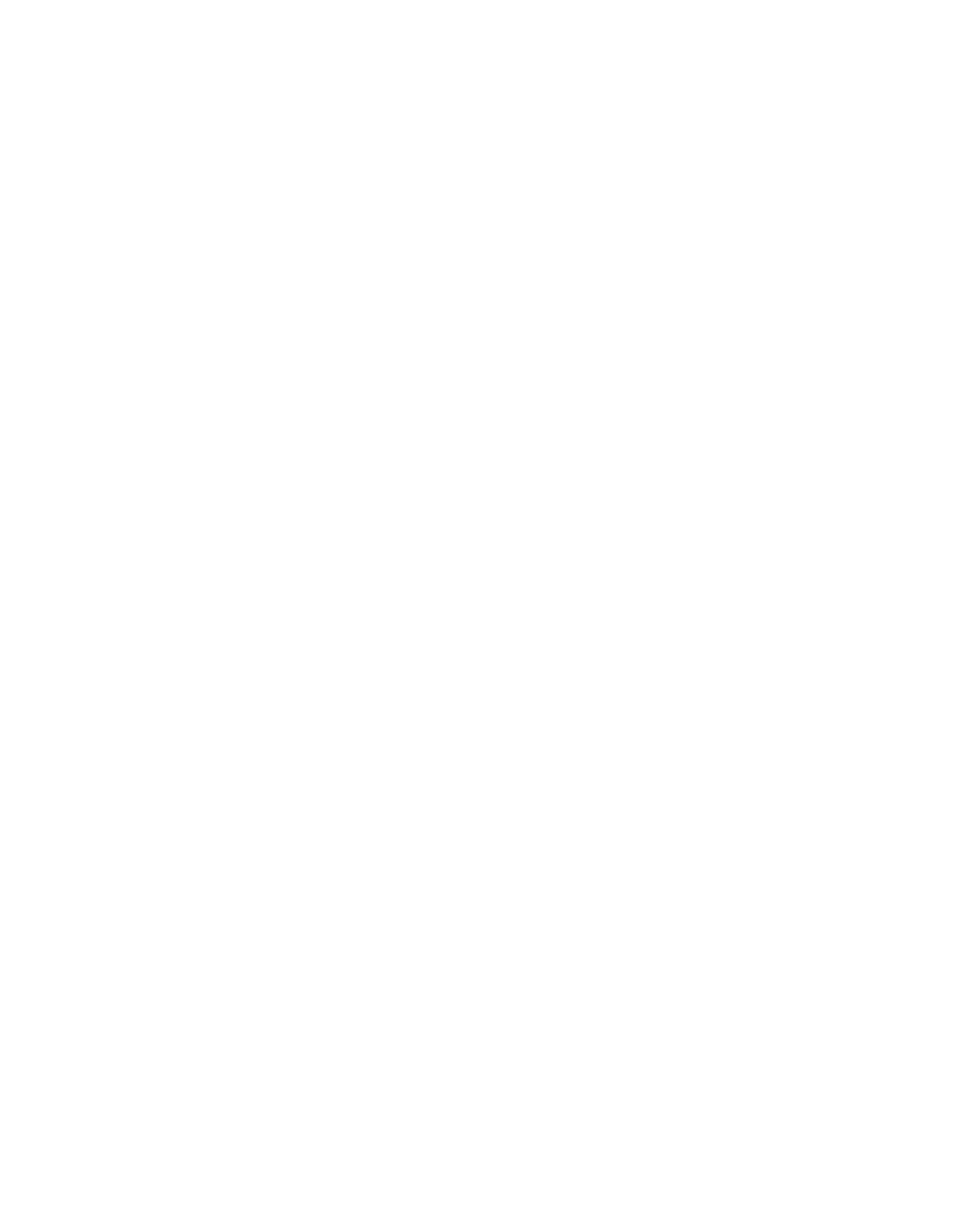## <span id="page-2-0"></span>**Table of Contents**

| Article I.   |  |  |
|--------------|--|--|
|              |  |  |
|              |  |  |
|              |  |  |
|              |  |  |
|              |  |  |
| Article II.  |  |  |
|              |  |  |
|              |  |  |
|              |  |  |
|              |  |  |
|              |  |  |
|              |  |  |
|              |  |  |
| Article III. |  |  |
| Article IV.  |  |  |
| Article V.   |  |  |
| Article VI.  |  |  |
|              |  |  |
|              |  |  |
|              |  |  |
|              |  |  |
|              |  |  |
|              |  |  |
|              |  |  |
|              |  |  |
|              |  |  |
|              |  |  |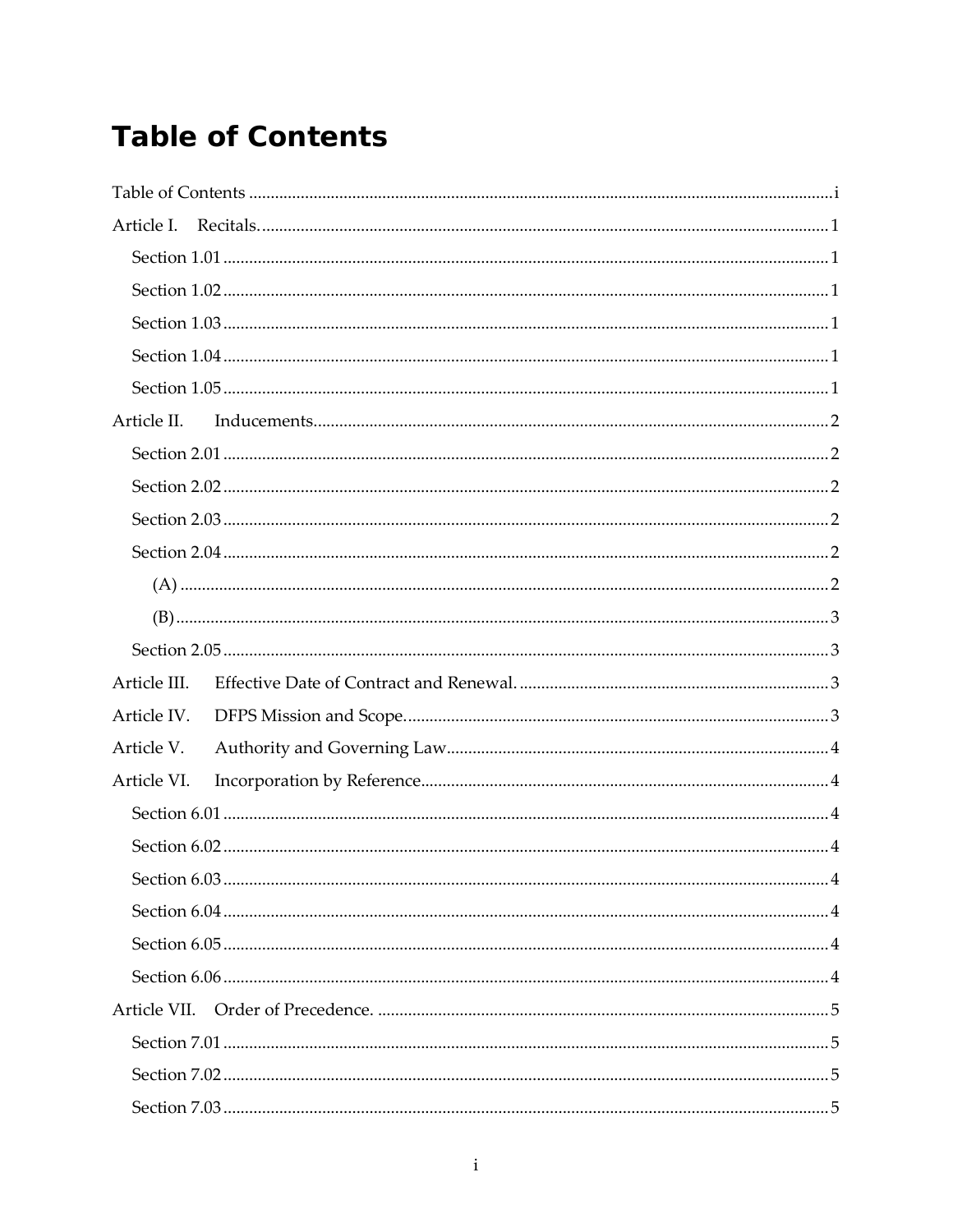| Article VIII. |  |  |
|---------------|--|--|
|               |  |  |
| Article IX.   |  |  |
|               |  |  |
|               |  |  |
|               |  |  |
|               |  |  |
|               |  |  |
|               |  |  |
|               |  |  |
|               |  |  |
|               |  |  |
| Article X.    |  |  |
| Article XI.   |  |  |
| Article XII.  |  |  |
| Article XIII. |  |  |
| Article XIV.  |  |  |
| Article XV.   |  |  |
|               |  |  |
|               |  |  |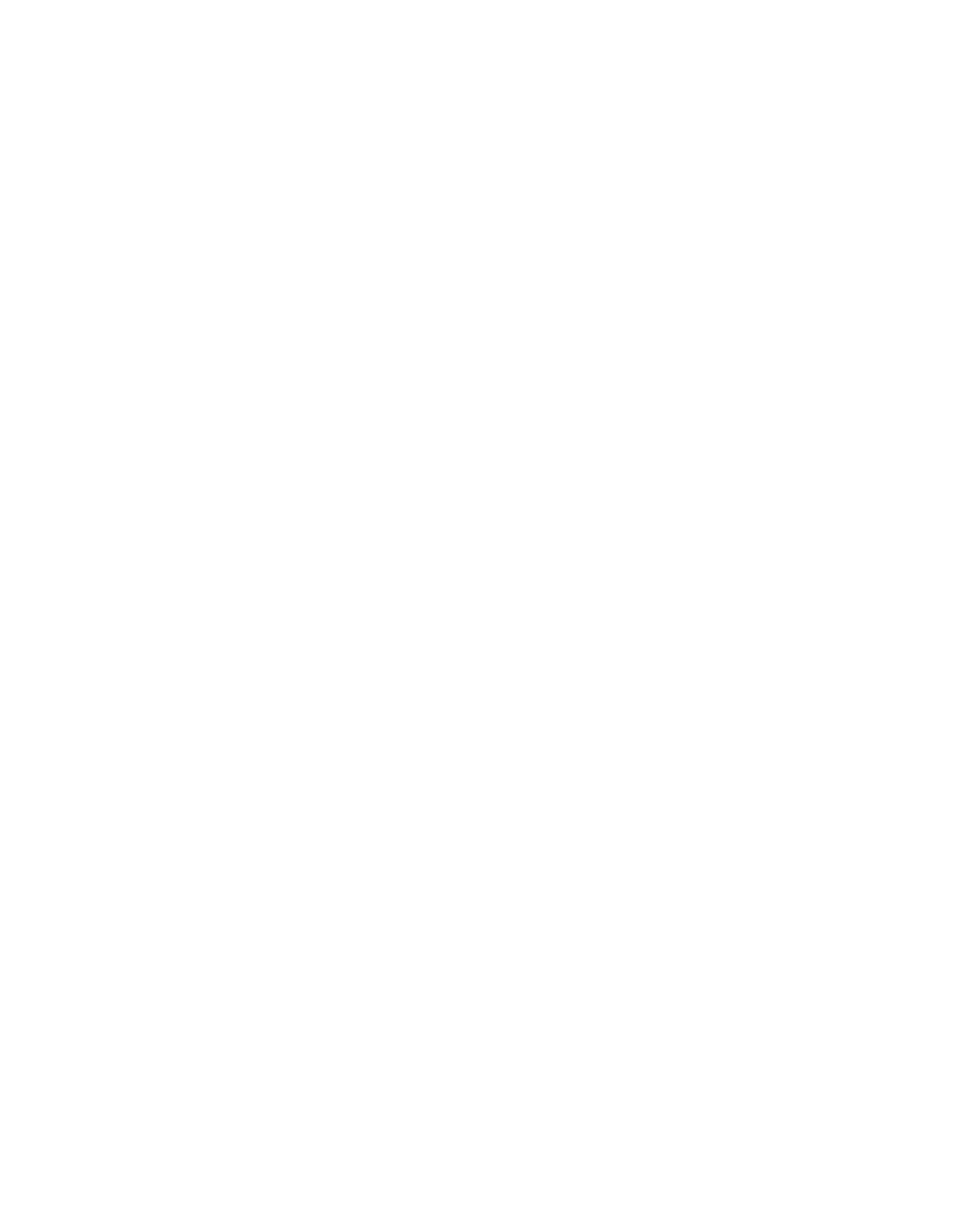#### **Contract No. HHS000298100001 Procurement No. HHS0002981**

This agreement ("Contract" or "Agreement") is entered into between the Texas Department of Family and Protective Services ("DFPS" or "the Department"), an agency of the State of Texas, and Saint Francis Community Services in Texas, Inc. ("Contractor" or "the SSCC"), located at 509 E Elm Street, Salina, Kansas, 67401.

#### <span id="page-5-0"></span>**Article I. Recitals.**

<span id="page-5-1"></span>**Section 1.01** Whereas, on December 7, 2018, DFPS issued a Request for Applications (RFA) HHS0002981 from qualified, non-profit or governmental entities to provide Community Based Care (CBC) and related services that support safety, permanency, and well-being of children in its legal conservatorship.

<span id="page-5-2"></span>**Section 1.02** Whereas, DFPS sought a performance-based service delivery model, provided through a Single Source Continuum Contractor ("SSCC"), as the approach that would most effectively meet this need in a manner that achieves better outcomes for children in its conservatorship.

<span id="page-5-3"></span>**Section 1.03** Whereas, on March 7, 2019, at 2:00 p.m., Contractor submitted a proposal in response to the RFA.

<span id="page-5-4"></span>**Section 1.04** Whereas, on June 12, 2019, DFPS made an award to Contractor as the SSCC.

<span id="page-5-5"></span>**Section 1.05** Now therefore, DFPS and Contractor agree as follows: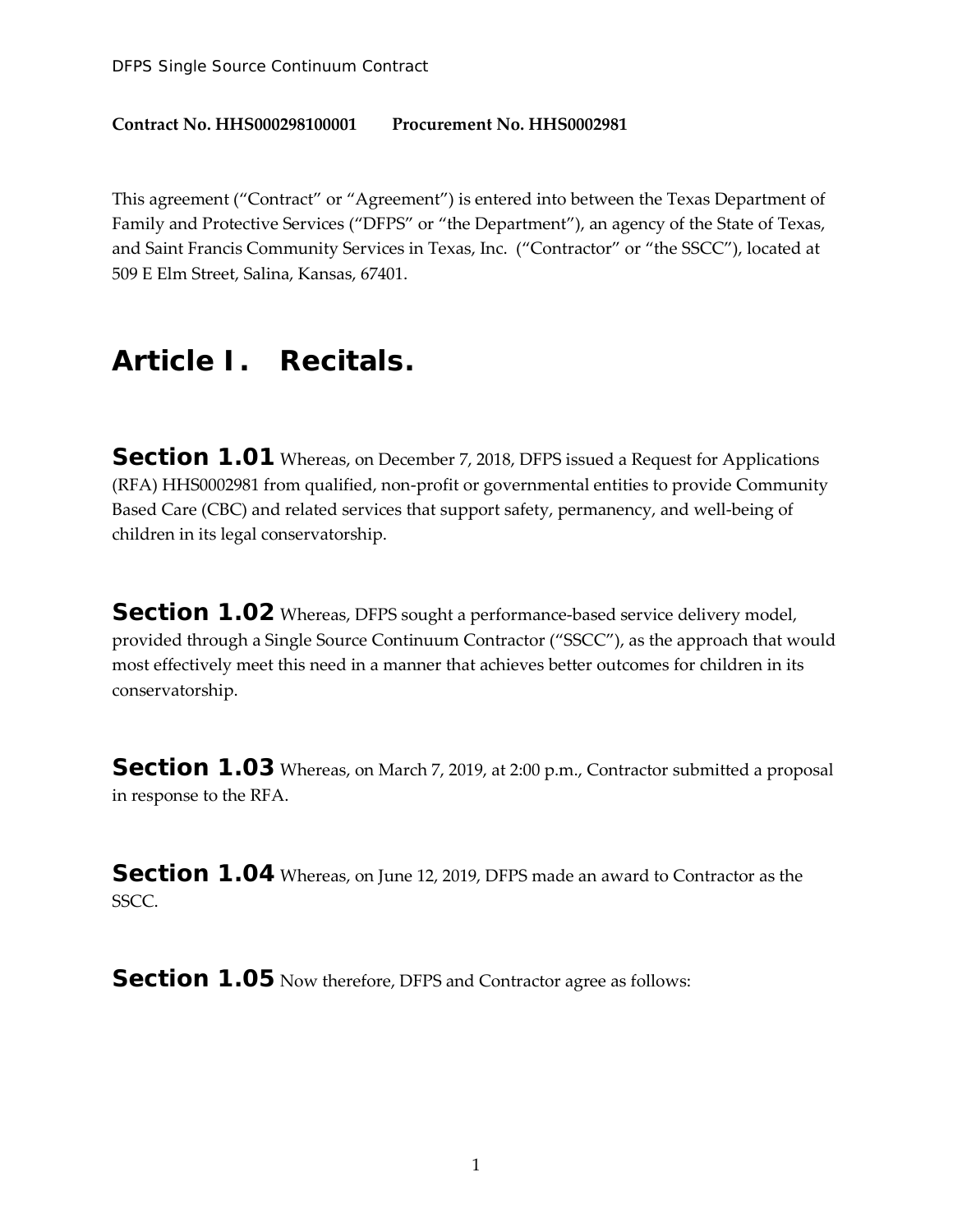#### <span id="page-6-0"></span>**Article II. Inducements.**

In making the award of this Agreement, DFPS relies on Contractor's assurances of the following:

<span id="page-6-1"></span>**Section 2.01** Contractor and its subcontractors are established providers of the types of services described in the RFA.

<span id="page-6-2"></span>**Section 2.02** Contractor and its subcontractors have the skills, qualifications, expertise, financial resources, and experience necessary to perform the services described in the Contractor's Application and this Agreement in an efficient, cost-effective manner, with a high degree of quality and responsiveness, and has performed similar services for other public or private entities.

<span id="page-6-3"></span>**Section 2.03** Contractor has thoroughly reviewed, analyzed, and understood the RFA, has raised all questions or objections to the RFA in a timely manner, and has had the opportunity to review and fully understand the Department's current program and operating environment for the activities that are the subject of the Agreement and the needs and requirements of the State during the Agreement term.

<span id="page-6-4"></span>**Section 2.04** At the time of Contract execution, Contractor has had the opportunity to review and understand the State's stated objectives in the RFA in entering into this Agreement and, based on such review and understanding:

<span id="page-6-5"></span>**(A)** Contractor currently has the capability to perform in accordance with the terms and conditions of the advertised RFA and this Agreement; and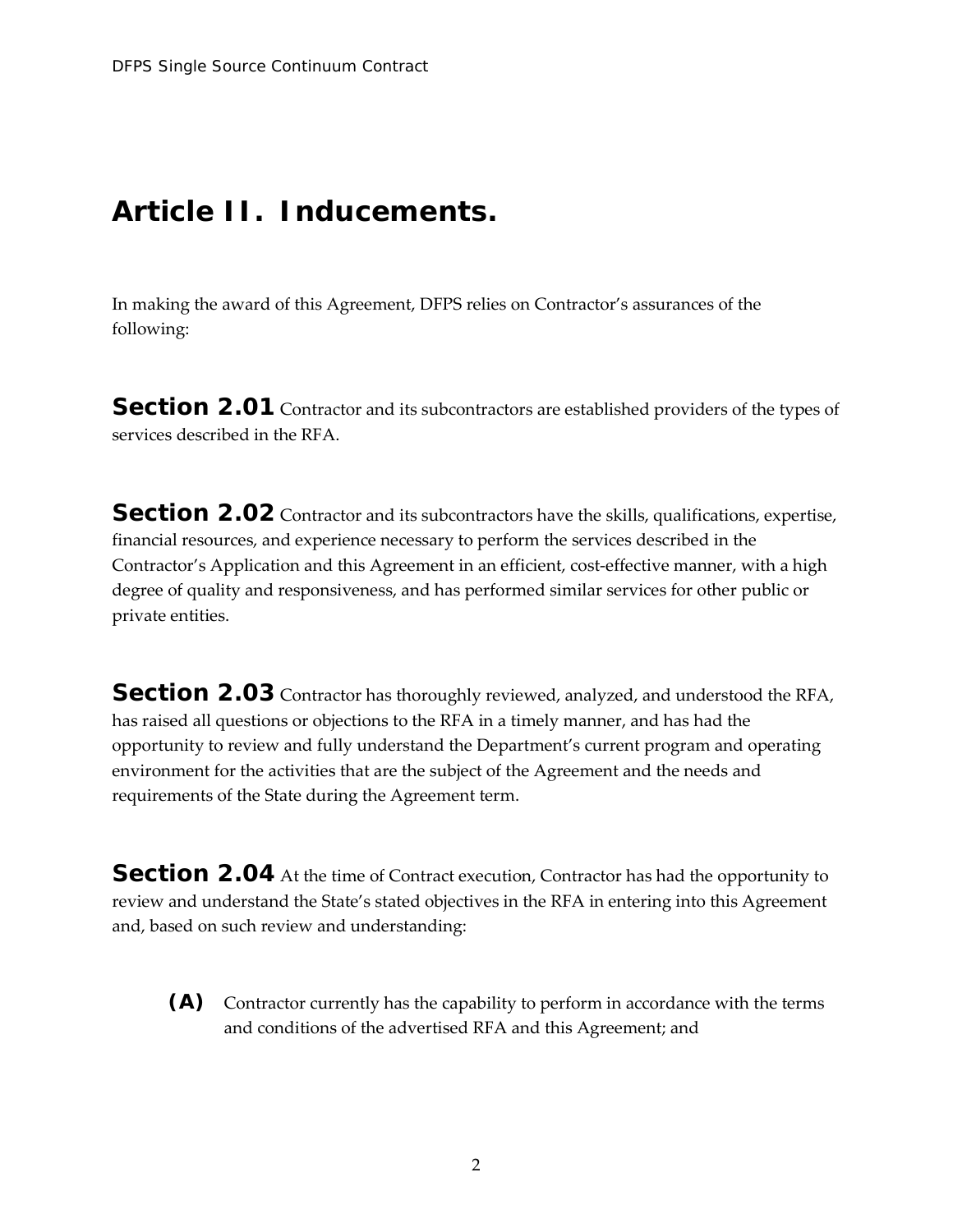<span id="page-7-0"></span>**(B)** Contractor has reviewed and understands the risks associated with DFPS Programs as described in the RFA, including the risk of non-appropriation of funds.

<span id="page-7-1"></span>**Section 2.05** Accordingly, on the basis of the terms and conditions of this Agreement, DFPS desires to engage the Contractor to perform the services described in this Agreement under the terms and conditions set forth in this Agreement.

#### <span id="page-7-2"></span>**Article III. Effective Date of Contract and Renewal.**

This Contract starts on July 1, 2019 and ends on June 30, 2024 (sixty (60) months), and can be renewed, extended or terminated as provided for in this Contract in order to complete the mission of the procurement. At DFPS' sole discretion, this Contract can be renewed for one additional sixty (60) month term. Additionally, DFPS reserves the right to extend the contract as necessary to complete the mission of the procurement.

#### <span id="page-7-3"></span>**Article IV. DFPS Mission and Scope.**

The mission of the Texas Department of Family and Protective Services is to protect children, the elderly, and people with disabilities from abuse, neglect, and exploitation by working with clients, families, and communities. The State of Texas, by and through DFPS, and pursuant to its authority under Texas Human Resources Code § 40.058, seeks to enter into a contract under its Child Protective Services (CPS) program for the provision of a full continuum of substitute care (foster and kinship care), purchased client services and case management services for children and youth in DFPS legal conservatorship, including reunification services from the designated geographic catchment area and who are referred to the SSCC by DFPS, those placed in the catchment area through Interstate Compact on the Placement of Children (ICPC) and through inter-regional agreements , pursuant to implementation of a the Community Based Care approach and in accordance with the specifications contained in and referenced by Request for Application (RFA) Procurement HHS0002981.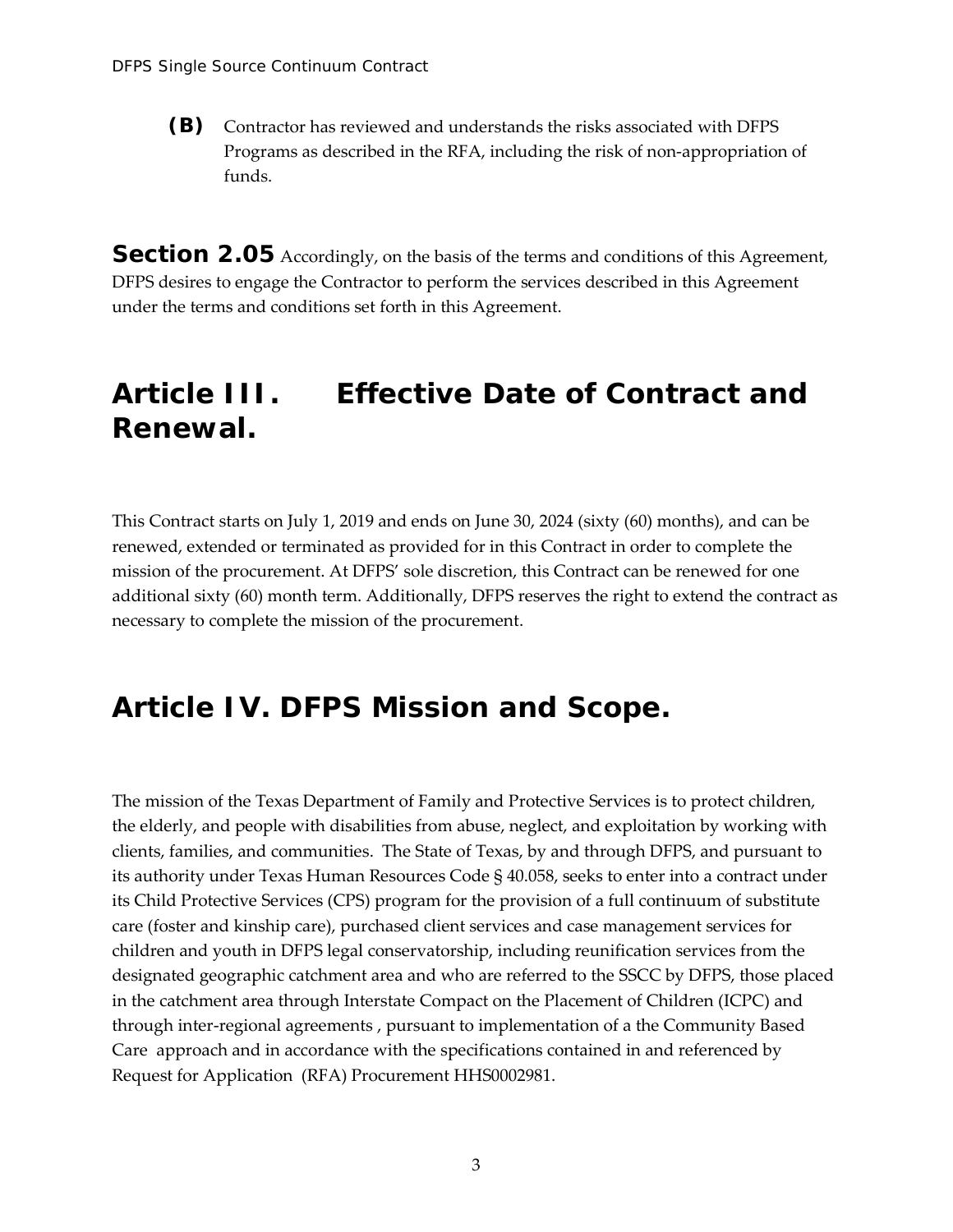#### <span id="page-8-0"></span>**Article V. Authority and Governing Law.**

The State of Texas, by and through DFPS, and pursuant to its authority under Texas Human Resources Code § 40.058, enters into this contract under its Child Protective Services (CPS) program. This Contract will be governed by and construed in accordance with the laws of the State of Texas with venue in State District Court, Travis County, Texas. DFPS agrees to purchase the services noted in this Contract, and Contractor agrees to provide these services according to the terms and conditions set forth in this agreement.

#### <span id="page-8-1"></span>**Article VI. Incorporation by Reference.**

The following documents are incorporated into the Contract for all purposes and are on file with the Department, the Contractor, and subcontractor(s).

<span id="page-8-2"></span>**Section 6.01** Exhibit A: Exhibit A: DFPS Statement of Work Version 2.0

<span id="page-8-3"></span>**Section 6.02** Exhibit B: 5622 DFPS SSCC Uniform Terms and Conditions Version 4.0 -N502-5645CBC

<span id="page-8-4"></span>**Section 6.03** Exhibit C: Region 1 Funding Matrix FY 20

<span id="page-8-5"></span>**Section 6.04** Exhibit D: Change Log

<span id="page-8-6"></span>**Section 6.05** Exhibit E: Performance Measures

<span id="page-8-7"></span>**Section 6.06** Exhibit F: Criminal Justice Information Services (CJIS) Security Policy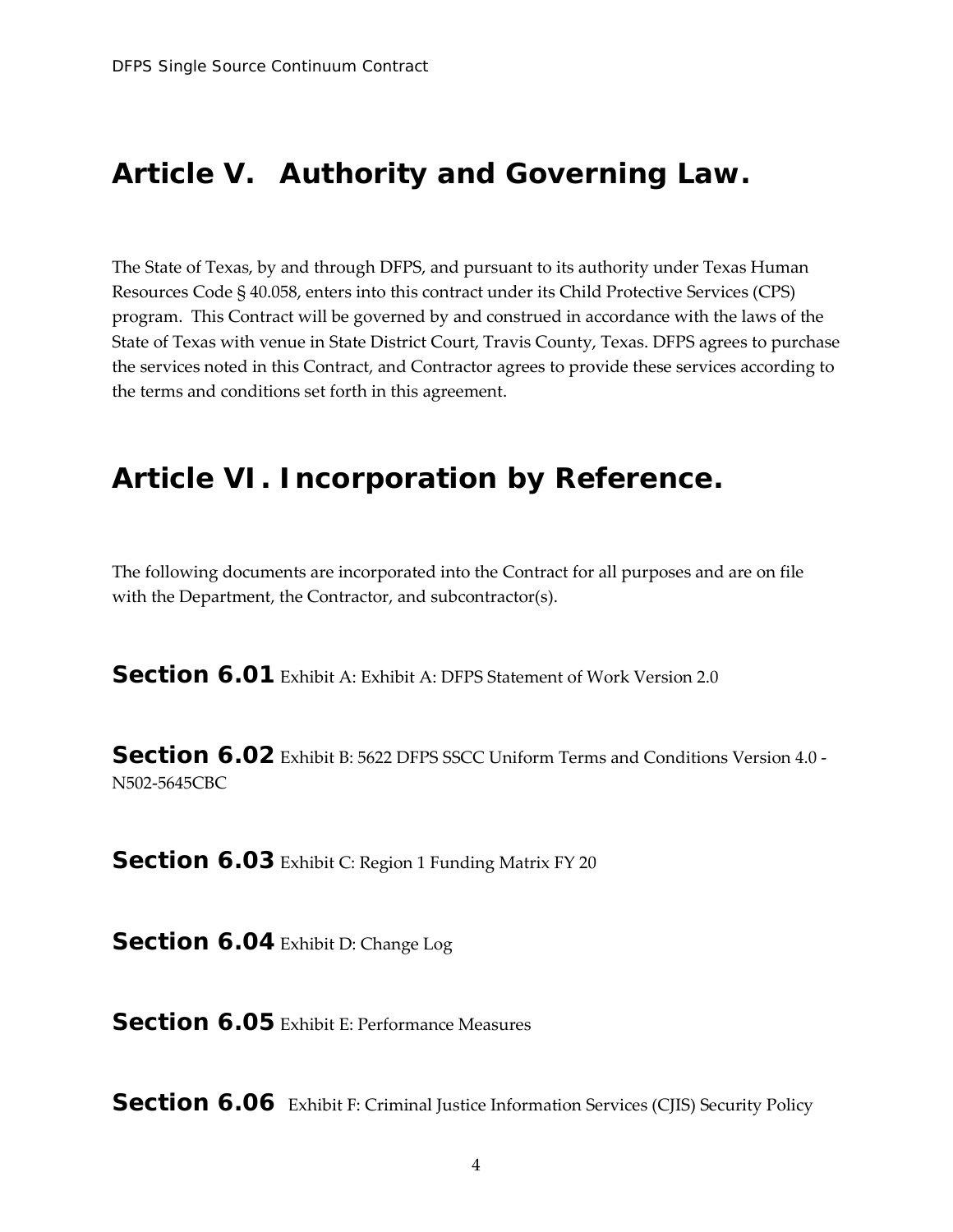#### <span id="page-9-0"></span>**Article VII. Order of Precedence.**

Contractor will provide the services and deliverables described and required by all of the documents listed in this Section. In the event of conflicts or inconsistencies between documents, such conflicts or inconsistencies will be resolved by reference to the documents in the following order of priority:

<span id="page-9-1"></span>**Section 7.01** First, this Contract and any amendments as documented in Exhibit D: Change Log to this Contract;

<span id="page-9-2"></span>**Section 7.02** Second, Exhibit A: DFPS Statement of Work;

<span id="page-9-3"></span>**Section 7.03** Third, Exhibit B: SSCC Uniform Terms and Conditions; and

<span id="page-9-4"></span>**Section 7.04** Fourth, HHSC Request for Applications HHS0002981.

#### <span id="page-9-5"></span>**Article VIII. Delivery of Notices.**

DFPS will designate a Contract Manager for this Contract. The Contract Manager will serve as the point of contact between DFPS and Contractor. Any notice required or permitted under this Contract by one party to the other party must be in writing and correspond with the contact information noted in this section. Any notice of default or termination of this Contract for cause must include an opportunity to cure within the notice period provided. At all times, Contractor will maintain and monitor at least one active electronic mail (e-mail) address for the receipt of Contract-related communications from DFPS and it is the Contractor's responsibility to monitor this e-mail address for Contract-related information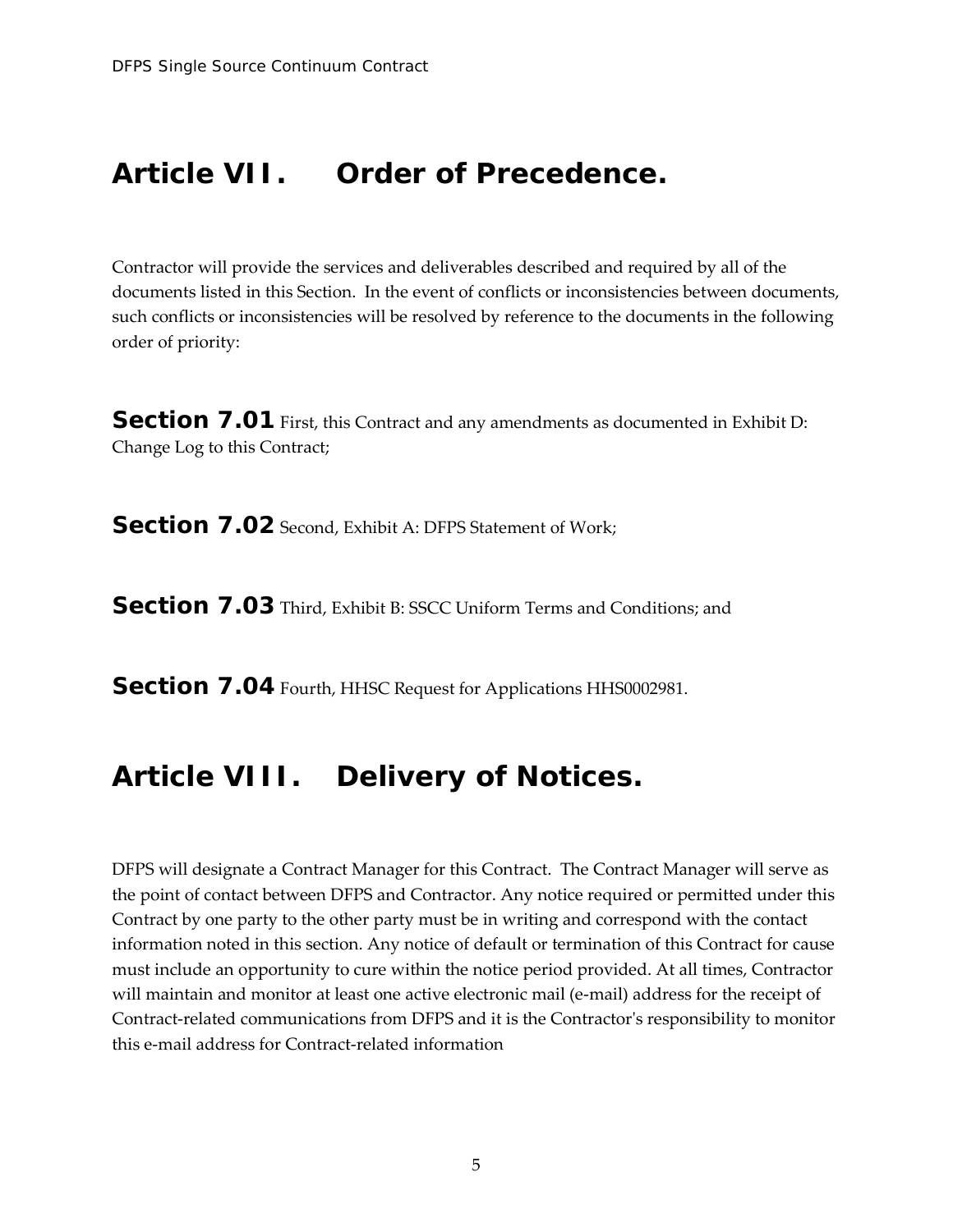<span id="page-10-0"></span>**Section 8.01** Contractor's Contact Information. The contact information of the Contractor for all notices is:

**Diane Carver Vice President, Children and Family Services Saint Francis Community Services in Texas, Inc. 3730 E. Lincoln St. Wichita, KS 67218 Email: Diane.Carver@st-francis.org Direct Telephone: 316 831 0330. Ext 3026 Cellular Telephone: 316 249 3839 State Agency's Contact Information.**

The contact information of DFPS for all notices is:

**Nicole Locker DFPS Contract Administration Manager 7 Briercroft Office Park Lubbock, TX 79412 Office: (806) 742-9442 Cell: (806) 853-0289 Email: nicole.locker@dfps.state.tx.us**

### <span id="page-10-1"></span>**Article IX. Changes to Contract.**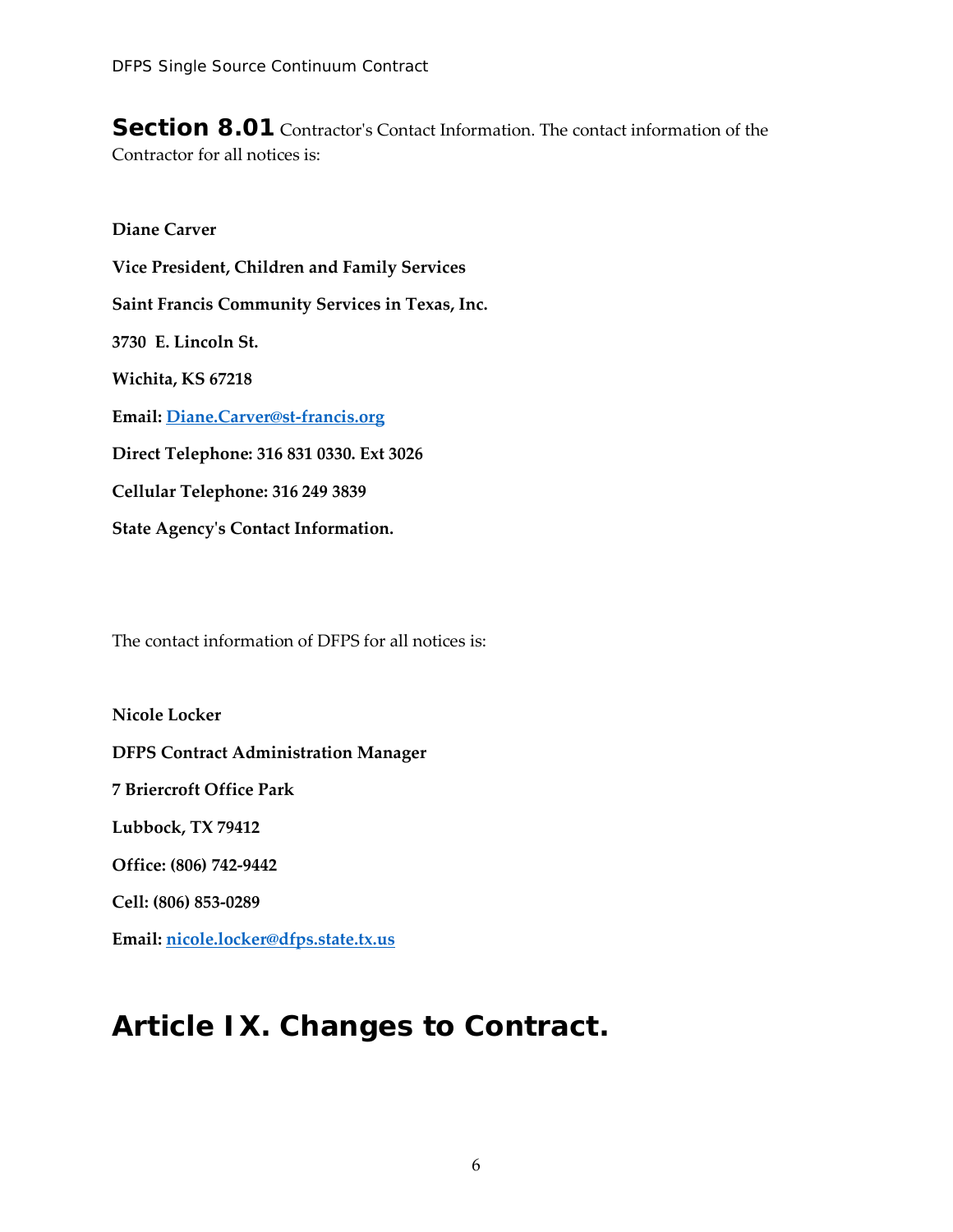The parties to this Agreement may make modifications to the Contract according to the requirements of this section.

<span id="page-11-0"></span>**Section 9.01** Bilateral Amendment. Either party to this Agreement may modify this Contract by execution of a mutually agreed upon written amendment signed by both parties.

<span id="page-11-1"></span>**Section 9.02** Unilateral Amendment. The Department reserves the right to amend this Agreement through execution of a unilateral amendment signed by the DFPS Contract Manager and provided to the Contractor with ten (10) days' notice prior to execution of the amendment under the following circumstances, allowing for an additional five (5) days for response from the SSCC prior to the unilateral amendment taking effect:

- <span id="page-11-2"></span>**(A)** to correct an obvious clerical error in this Contract;
- <span id="page-11-3"></span>**(B)** to incorporate new or revised federal or state laws, regulations, or rules
- <span id="page-11-4"></span>**(C)** to comply with a court order or judgment;
- <span id="page-11-5"></span>**(D)** to change the name of the Contractor in order to reflect the Contractor's name as recorded by the Texas Secretary of State;
- <span id="page-11-6"></span>**(E)** to change the name of the designated DFPS mailing address or DFPS contact person for this Contract; or
- <span id="page-11-7"></span>**(F)** to change the recorded license number of any license needed under this Contract in order to reflect the current number as issued by the licensing authority.

<span id="page-11-8"></span>**Section 9.03** Exhibit D: Change Log contains the record of all amendments made to the documents referenced in Article V of this Contract.

#### <span id="page-11-9"></span>**Article X. Severability.**

Invalidity or unenforceability of one or more provisions of this Contract will not affect any other provision of this Contract. If a part of the Contract is determined invalid or unenforceable,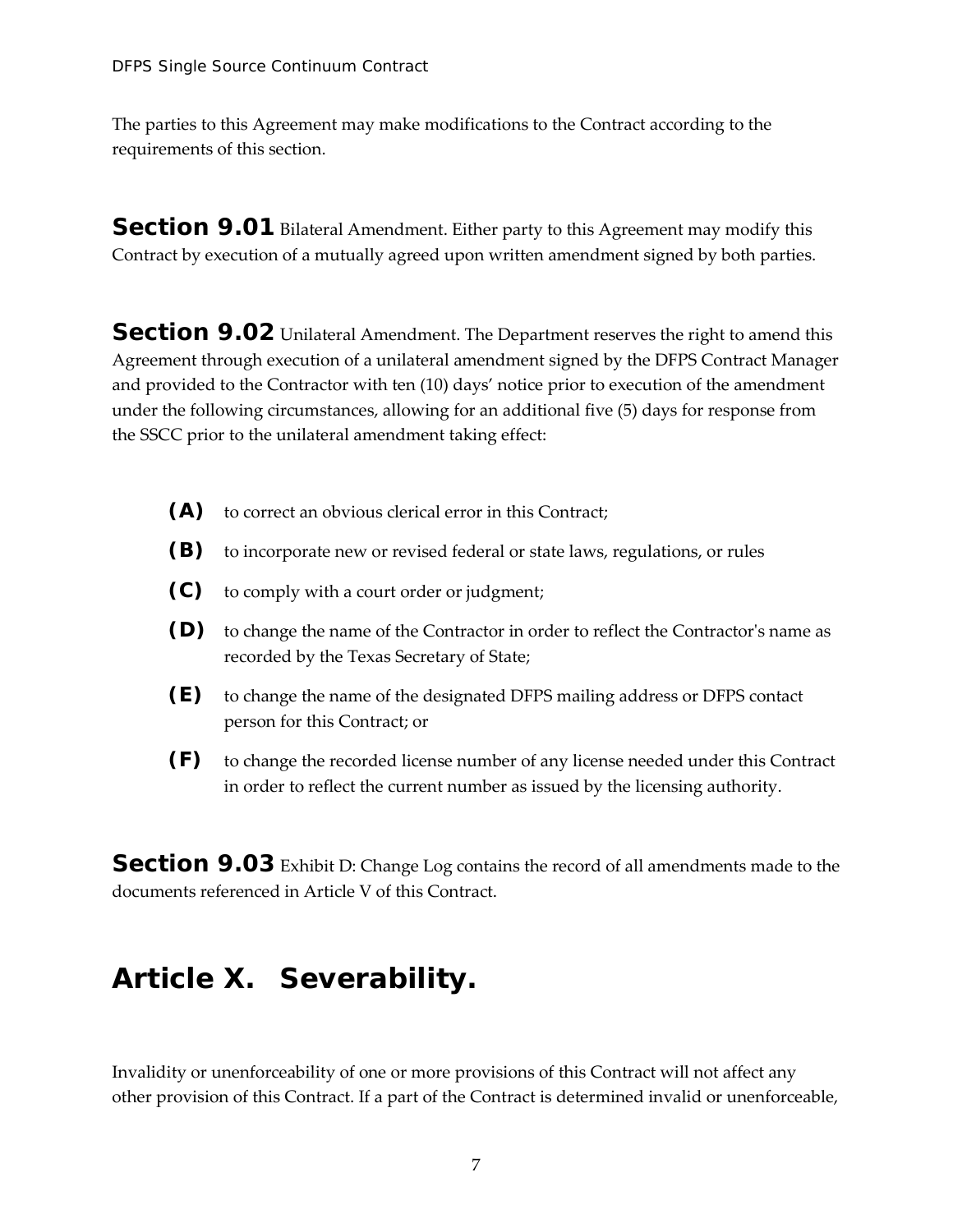a clause of as similar terms as may be legally possible may be added in order to make the prior intent of such provision legal, valid, and enforceable.

#### <span id="page-12-0"></span>**Article XI. Survivability**

All obligations and duties of the SSCC not fully performed as of the expiration or termination of this Contract will survive the expiration or termination of the Contract.

#### <span id="page-12-1"></span>**Article XII. Non-waiver.**

Failure to enforce any provision of this Contract does not constitute a waiver of that provision, or any other provision, of the Contract.

#### <span id="page-12-2"></span>**Article XIII. No Third Party Rights**

This Contract is not intended to and cannot be construed to give any third party any interest or rights (including, without limitation any third party beneficiary rights) with respect to or in connection with any Contract or provision contained in the Contract, except as otherwise expressly provided for in this Contract.

#### <span id="page-12-3"></span>**Article XIV. Consents and Approvals.**

DFPS will make a good faith effort to provide any consent or approval required by Contractor in this Contract without unreasonable delay.